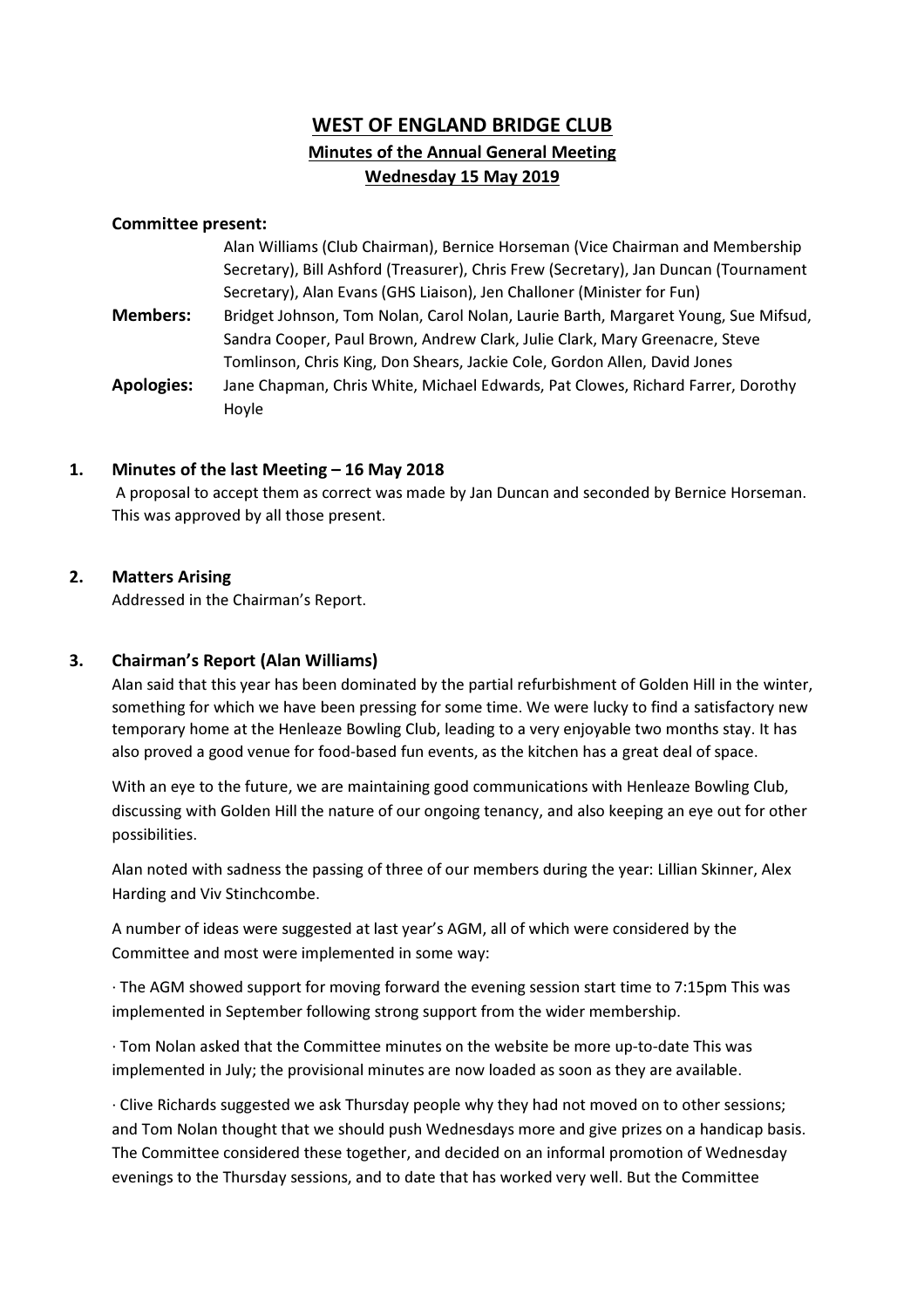preferred the variety of the current prize structure, with a quarterly prize before handicap, and an annual prize after handicap on Wednesdays, with the reverse on Mondays.

· Jane Chapman asked for a secure bike rack, and we were tasked with asking Golden Hill. Both Alan Evans and Chris Frew put this excellent idea to Golden Hill, but they do not want to take it up, despite probably being zero cost.

Alan continued: "As many of you will know, I am stepping down from the Committee today due to my chronically unreliable health, which has prevented me from carrying out my duties as well as I would have liked. I would like to thank all the Committee members past and present who have supported me so well, particularly through the last couple of years."

"It has been a privilege to be Chairman in a very interesting period of development for the Club. The most pleasing thing to me has been the success of the Thursday afternoon sessions, which is now leading to an influx of new members into other sessions. Although I floated the idea a few years ago, the project has been made a success solely by the very hard work and time given by many other members, led by Jen, who should feel proud of what they have achieved: it is quite simply the best show of its kind in town."

"And finally, I would like to thank all the members of the club for making it such a good place to play bridge. Thank you"

# 4 Treasurer's Report (Bill Ashford)

Bill reprised his Notes to the accounts:

#### 4.1 Accruals and Prepayments

We owe £359 to the EBU for P2P fees for February and March 2019. Prepayment of membership fees amounted to £1075 for 2019/20. The rent arrears of £112 represents 4 months of rent rise which was only applied in April 2019. The annual fee of £180 to Pianola was paid late in April 2019 but relates to the current year.

#### 4.2 Fixed Assets

All our fixed assets are fully depreciated. The stairlift was a gift to Golden Hill and so cannot be counted as a depreciating asset.

#### 4.3 Income

 (i) Table money increased by 17%, fuelled by significant increases in attendance on Wednesday and Friday evenings. Overall, there was a 12% rise in player numbers (and this does not include the Thursday supervised play session).

 (ii) Subscription income was up this year, reflecting increased member numbers , even though new members enjoyed a special introductory rate of £5 for their first year.

 (iii) Supervised sessions on Thursday afternoons continue to increase in player numbers and the club benefits from contributions by Jen in addition to reimbursement of rent.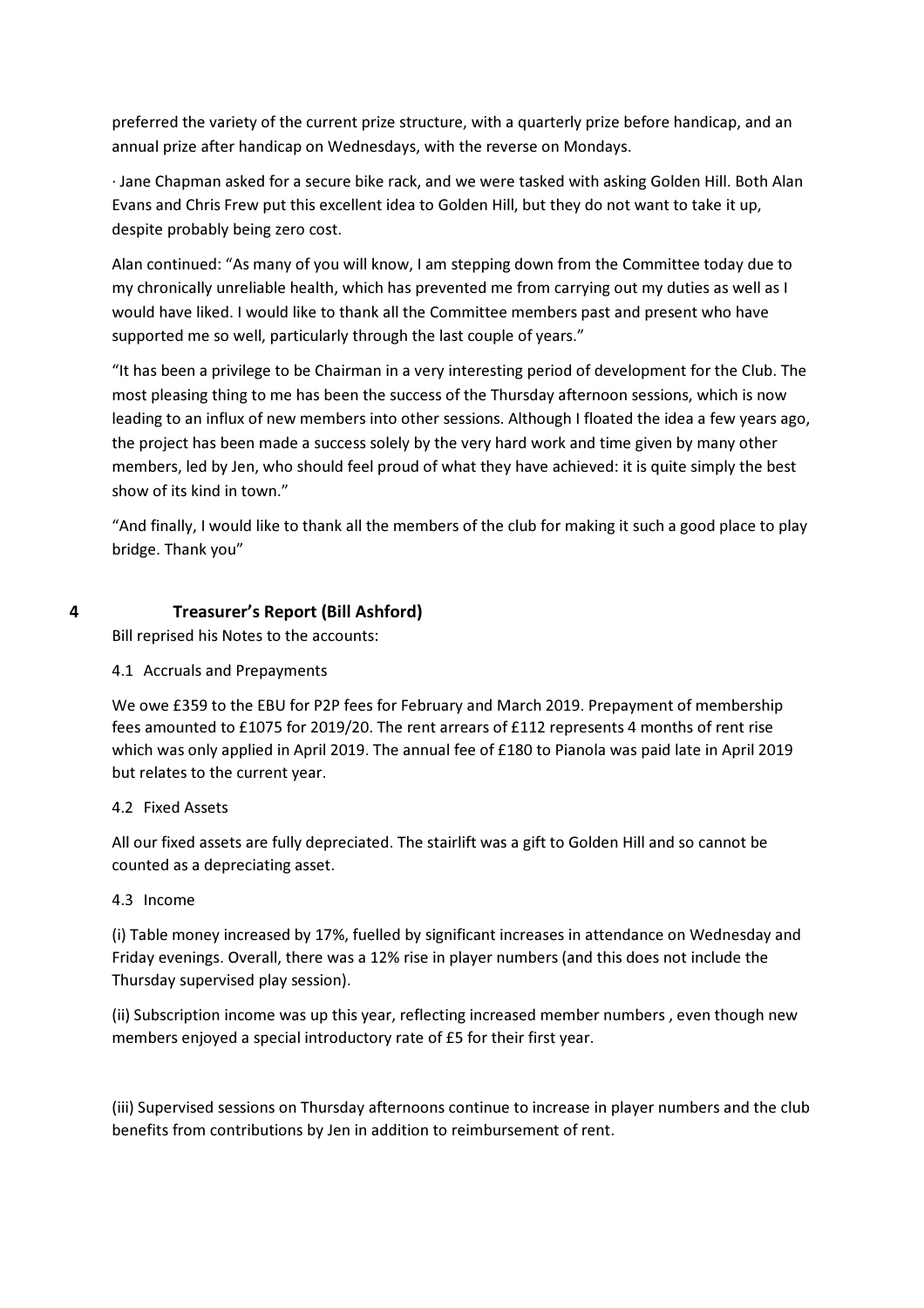(iv) "Other income" reflects money received for board dealing, but this is partly offset by expenses paid to the dealer. However, as we now provide boards for Henleaze bridge Club, this shows a small net profit.

 (v) Interest received from the Hampshire Trust Bank was up from £422 to £494 due to a small increase in the interest rate and the compounding of previous interest.

 (vi) "Other Income' includes £319 Xmas Party raffle sales, sale of packs of cards (£12) and income from Excel BC for board dealing (£417).

### 4.4 Overheads

 (i) Rent was higher because we spent two months at Henleaze Bowling Club during redecoration of the premises at Golden Hill.

 (ii) We made a gift to Golden Hill of the stairlift at a cost of £4800. In addition we bought new cabinets for storage at a cost of £335.

 (iii) The 3 events during the year (Bastille, Xmas party and Burns night) were all well attended (40, 56 and 64 players) and made a small net profit overall.

(iv) Sundries refer to the cost of van hire for the move to and from Henleaze Bowling Club.

4.5 Profit

Due to the stairlift purchase, a trading loss was recorded. If this was an "asset", it could have been depreciated in the accounts and a profit would have been recorded. However, as it is a "gift", not an "asset" it is treated as a one-off expense.

4.6 Acknowledgements

Bill thanked Irene Robinson for auditing the accounts.

A motion to accept the accounts was proposed by John McClaren, seconded by Tom Nolan, and approved by all those present.

#### 5. Membership Secretary's Report (Bernice Horseman)

Bernice reported that the current membership of the Club stands at 194, comprised as follows:

- 13 Life members
- 110 paid up members
- 71 paid to 31 March 2019

The increase in membership is due to the inclusion of the previous 'Daytime' members in the 'Ordinary' membership of the Club. It has been very pleasing to welcome so many 'afternoon players' to the evening sessions.

Bernice said she was hopeful that at least half of the 'unpaid-up' members will continue their memberships.

Golden Hill has now made many renovations to the Clubhouse and hopefully some of the ex-evening players will return on hearing of the improvements. We even have a stairlift now so the staircase is no longer and insuperable obstacle.

When Bernice finished her report, John McClaren rose to remind the AGM that Bernice was today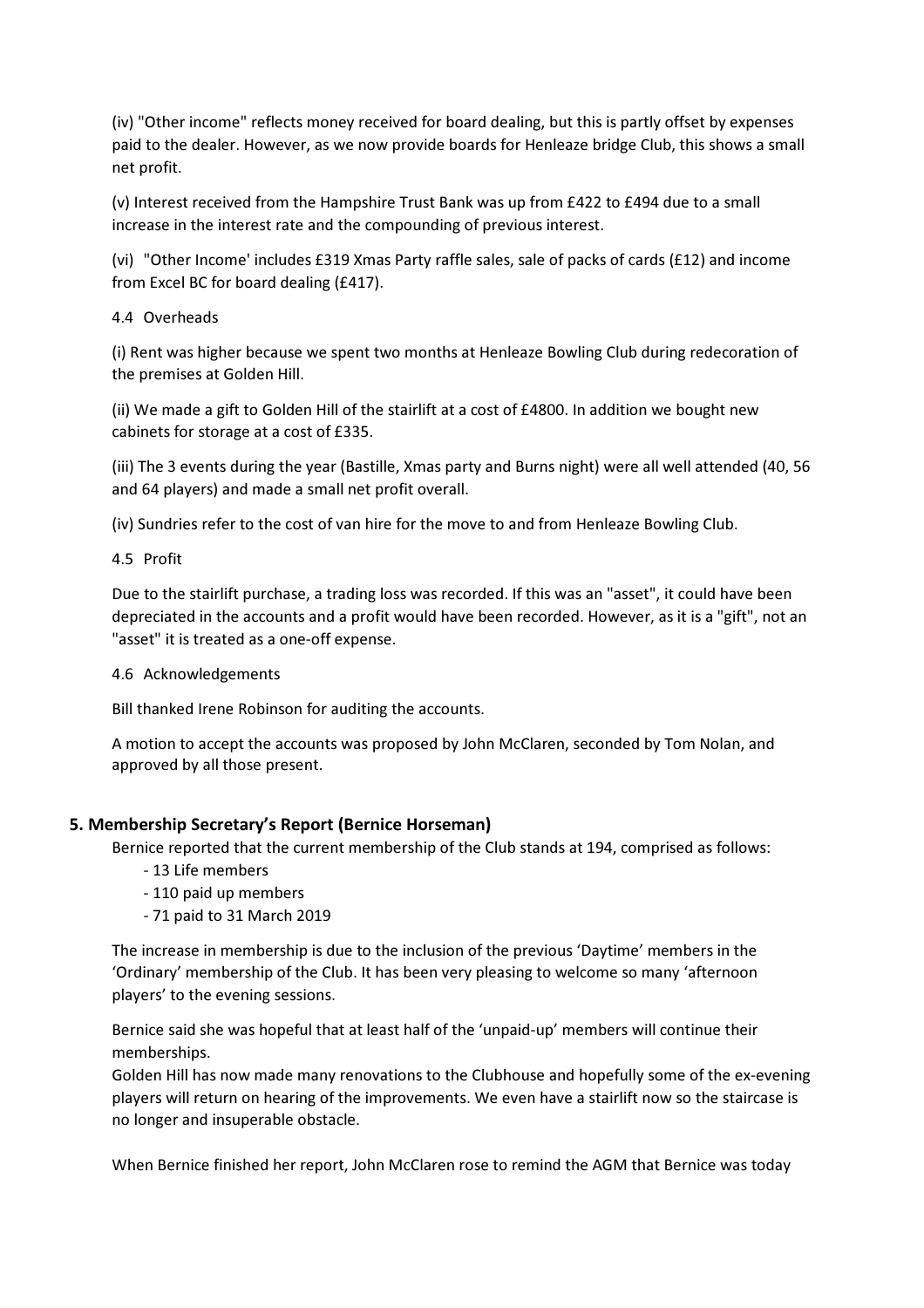retiring from the Committee that she has served with distinction since January 1987; over 32 years. His encomium was warmly endorsed by all present, and a presentation was made of a souvenir crystal trophy and flowers, to much applause.

## 6. Tournament Secretary's Report (Jan Duncan)

The club holds 5 regular sessions each week. Along with the regular Monday, Wednesday and Friday nights we run a very successful supervised (non competitive) session on a Thursday afternoons as well as a gentle (competitive) duplicate on a Monday afternoon with about 6 tables.

The club has maintained all of the existing club competitions and the winners of those competitions were as follows:

Pairs Championship was won by Chris King and Steve Tomlinson.

Moorstone Cup (handicap Teams) was won by Andrew Urbanski, Suzy Lawson, David Jones and Jan Duncan

Preddy Cup (Teams Championship) was won by Mike Short, Gareth Evans, Gina Playle and Honor Hopley

Nick Barham-Hall trophy was won by Sue Lovell and Keith Rayford

Mixed Pairs was won by David Jones and Jan Duncan

Club Individual was won by Bill Ashford

Lewis Morton Trophy (Handicap Pairs) was won by Tony Gammon and Irene Robinson

In the Avon events the following successes were achieved by club members:

Avon Mens Pairs was won by Andrew Urbanski and Mike Huggins

County Pairs by David Jones and Jan Duncan

Avon Knock Out Teams was won by Eric Page, Colin Oakley, Alan Williams (and Mike Brady)

In the Avon Leagues:

League 3 was won by Gill Davies, (R Blacknell), Mary McKenzie, Gerry Gowling, Ken Griffin and Michael Wigmore

League 2 and 1 are still not completed

Avon Handicap Pairs was won by David Jones and Jan Duncan

There were no Nicko teams or Garden City team entered this year but we hope for nominations for this coming year.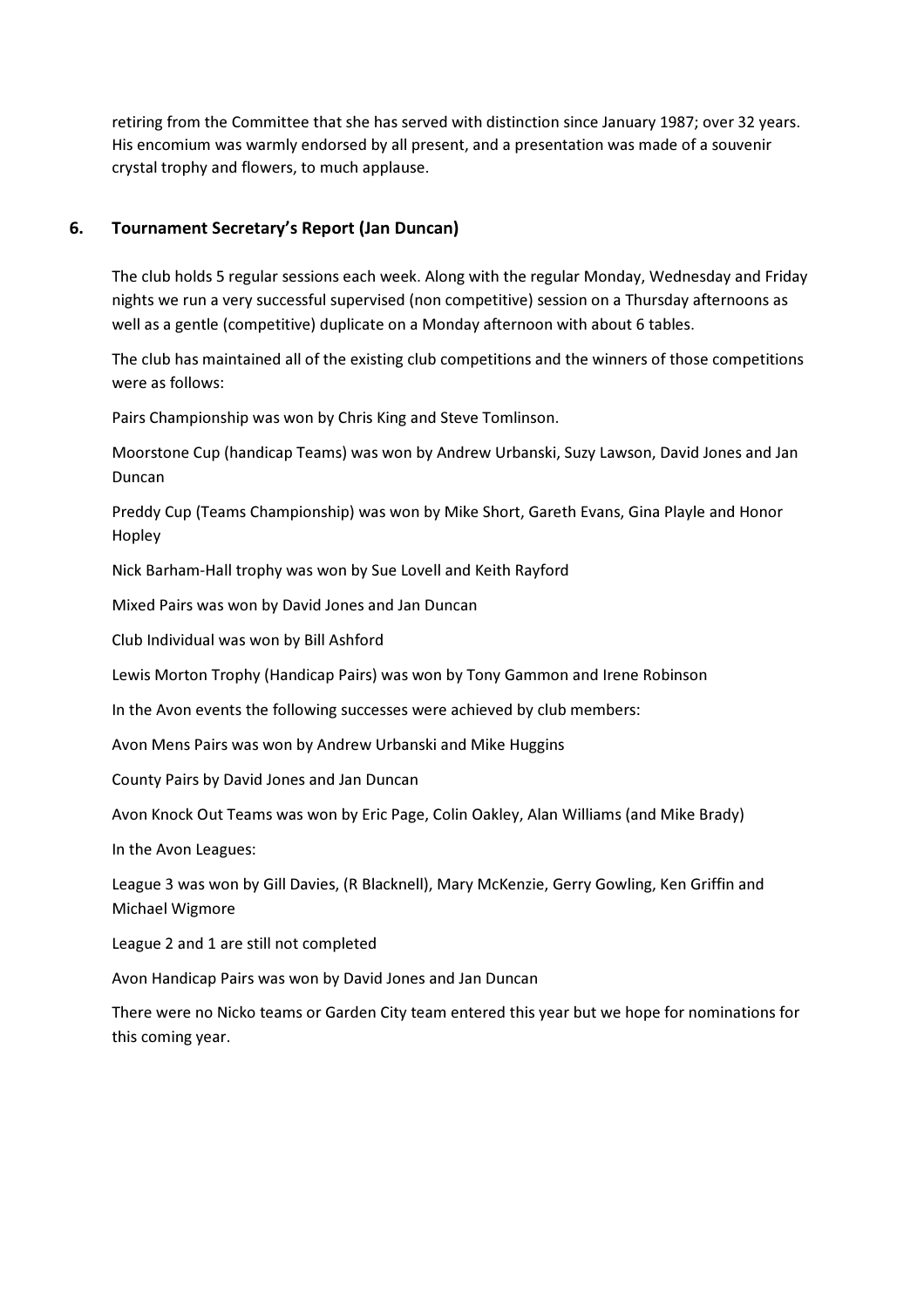#### 7. Golden Hill Liaison Officer's Report (Alan Evans)

The main development this year has obviously been the refurbishment at Golden Hill. After lengthy planning Golden Hill Sports carried out the changes during October and November last year. The bridge club moved to Henleaze Bowling Club for these two months, where we were well accommodated in a venue that clearly works well when not in use by bowlers (but would be a different matter in the summer months). We returned there for the two Christmas events and the Burns Night event in January, but the Bastille Night event in July will be held at Golden Hill.

The GHS refurbishment consisted of improvements to the staircase, including the installation of the stairlift, paid for by the bridge club, new facilities in the ladies toilets, changes in the kitchen and in an enlarged and separated bar area, and primarily a new look for the main room, where carpet tiles have been replaced by a new floor, the walls have been cleared and repainted and (more recently) the doors/windows have been replaced. The shutters are now simpler to operate, there is new lighting and the insulation is better, solving previous problems of inadequate heating in winter. GHS aim to hire out the room for other events, and wish the room to be kept as clean and tidy as possible. We therefore replaced the previous director's cupboard with a new pair of cupboards (the third belongs to the Henleaze Bridge Club, who meet here on Tuesdays); they are of our choice but in practice are proving a little smaller than ideal when we have to pack everything away. GHS do not wish to allocate us any more space in the main room, though we have a specific space in the kitchen for tea things etc for our afternoon sessions. The old noticeboard at the top of the stairs has been replaced by one (of their choice) in the room. Our bookcase has also been removed at Golden Hill's request. The books and a few miscellaneous items are being stored by Committee members. There are plans to install blinds on the windows in the next few weeks.

After the refurbishment GHS changed the till system on the bar. The happened at a time of a sustained increase in the number of players on Fridays, so by mutual agreement GHS now provide bar staff on a Friday evening.

Looking to the future, GHS hope the room will be used more by other parties and would like the refurbished facilities to generate an appropriate financial return, so we may have to consider renegotiating our lease agreement and rental charges with them.

GHS are entitled to usurp a few Friday evenings in the year for their own use.

# 8. Fun Events Officer's Report (Jen Challoner)

 Jen reported that all the Fun Events and the Christmas parties are becoming increasingly popular and because of this we have needed to hold these events at the Henleaze Bowling Club where we can accommodate more people. At Christmas we had sixteen tables, and fourteen on Burns' Night. Another change has been the catering as Julie Lee and Damien can no longer help us. Jen, with a dedicated team of volunteers, now cater for all the events, and so far the feedback has been very favourable. Many thanks to Annie Frew, Lesley Reed, Carol Nolan, Vicki Lucas, Bernice, Jan Duncan, Dorothy Hoyle and Tom Nolan. We hope to continue doing this and new volunteers would be welcome.

Jen proceeded to extol the efforts of the West of England Wandering Minstrels. The pantomime written by our resident playwright Laurie Barth and his faithful assistant seemed to go down well at